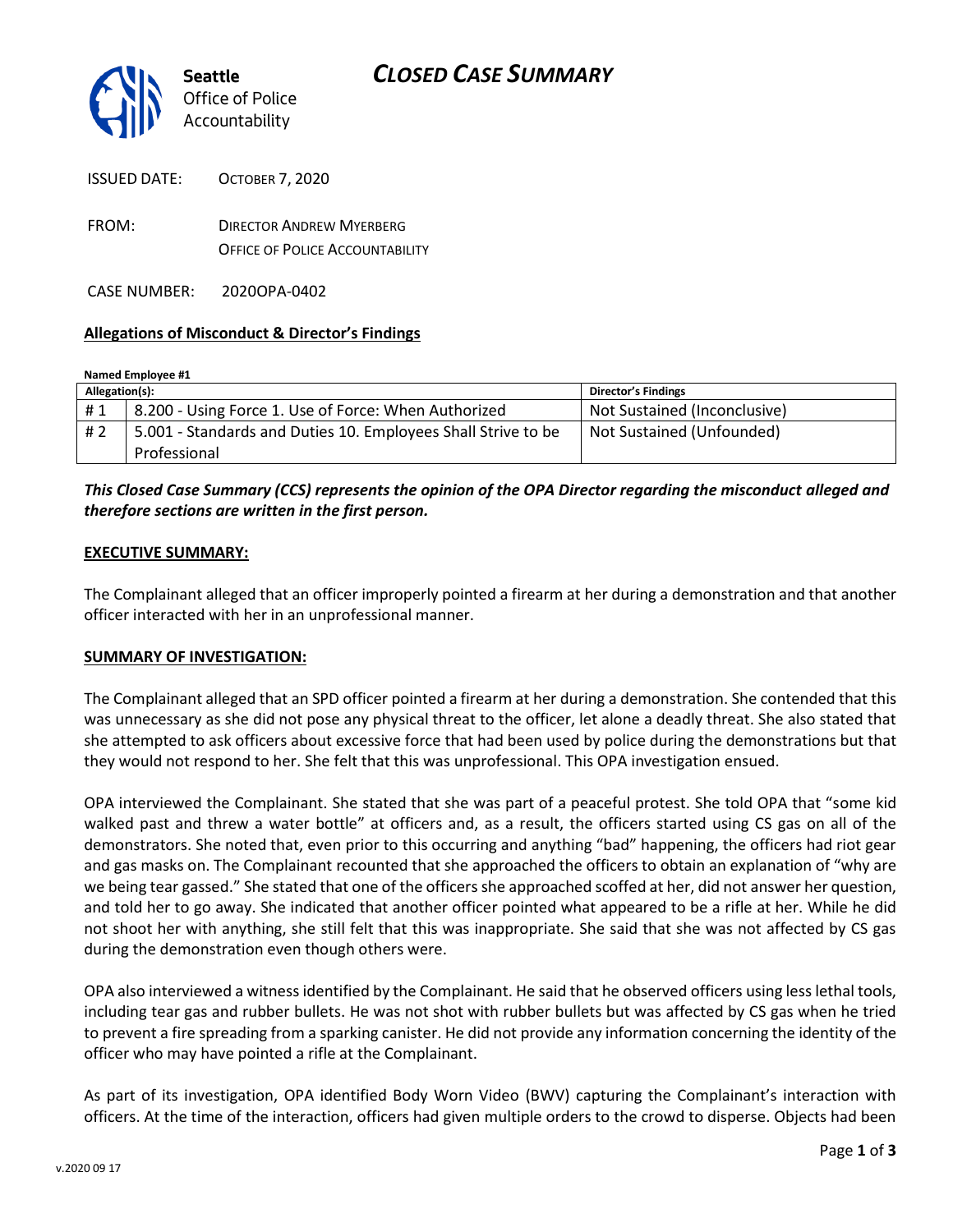# *CLOSED CASE SUMMARY*

OPA CASE NUMBER: 2020OPA-0402

thrown at officers and SPD supervisors authorized the use of less lethal tools to clear the crowd from the vicinity. The Complainant approached officers and was told, among other individuals, to move back. An officer said to the Complainant: "Ma'am…please leave…ma'am stop…leave…please leave for your safety." She then asked the officers: "Can I please thank you?" After being told to move back another time, she said: "Can I please thank you" and "I just want to thank you for doing your jobs." At that time an officer – referred to here as Witness Officer #1 (WO#1) replied: "Now leave…you said it, thank you…now go." In response, the Complainant stated: "Why am I hurting your safety by being here?" Another officer told the Complainant: "Ma'am, there is a dispersal order, you need to leave…it is against the law to remain here…you need to exit." She told the officer that she could not hear him, and he repeated that she needed to leave the area. She asked why, and the officer again told the Complainant: "It is against the law to be in this area. Please leave." She asked why it was against the law, and she was told that a dispersal order had been issued. The Complainant then queried, "So we can't peacefully protest anymore." WO#1 said no and informed her that the demonstration was now considered a "riot." The Complainant then walked away.

OPA's review of BWV did not provide any indication that an SPD officer pointed a rifle or any other firearm in the direction of the Complainant. OPA did determine, however, that an officer employed by the Washington State Patrol (WSP) was pointing a rifle used to shoot rubber bullets in the direction of the crowd in the general vicinity of where the Complainant was situated. Based on this, OPA believed it to be possible that this was the officer identified by the Complainant. However, OPA could not conclusively foreclose the possibility that another officer, employed by SPD, was also holding a rifle and pointed it in the direction of the Complainant at some point during the demonstration.

#### **ANALYSIS AND CONCLUSIONS:**

### **Named Employee #1 - Allegation #1** *8.200 - Using Force 1. Use of Force: When Authorized*

The Complainant reported than an officer pointed a firearm at her during the demonstration. As indicated above, OPA was able to identify that a WSP officer pointed a rifle in the Complainant's general direction. However, OPA was not able to find any video indicating that an SPD officer also did so. Moreover, given the absence of video, OPA cannot conclusively establish whether, had this occurred, it was appropriate under the circumstances to do so. As such, OPA recommends that this allegation be Not Sustained – Inconclusive.

# Recommended Finding: **Not Sustained (Inconclusive)**

# **Named Employee #1 - Allegation #2** *5.001 - Standards and Duties 10. Employees Shall Strive to be Professional*

SPD Policy 5.001-POL-10 requires that SPD employees "strive to be professional at all times." The policy further instructs that "employees may not engage in behavior that undermines public trust in the Department, the officer, or other officers." (SPD Policy 5.001-POL-10.) The policy further states the following: "Any time employees represent the Department or identify themselves as police officers or Department employees, they will not use profanity directed as an insult or any language that is derogatory, contemptuous, or disrespectful toward any person." (*Id*.) Lastly, the policy instructs Department employees to "avoid unnecessary escalation of events even if those events do not end in reportable uses of force." (*Id*.)



**Seattle**

*Office of Police Accountability*